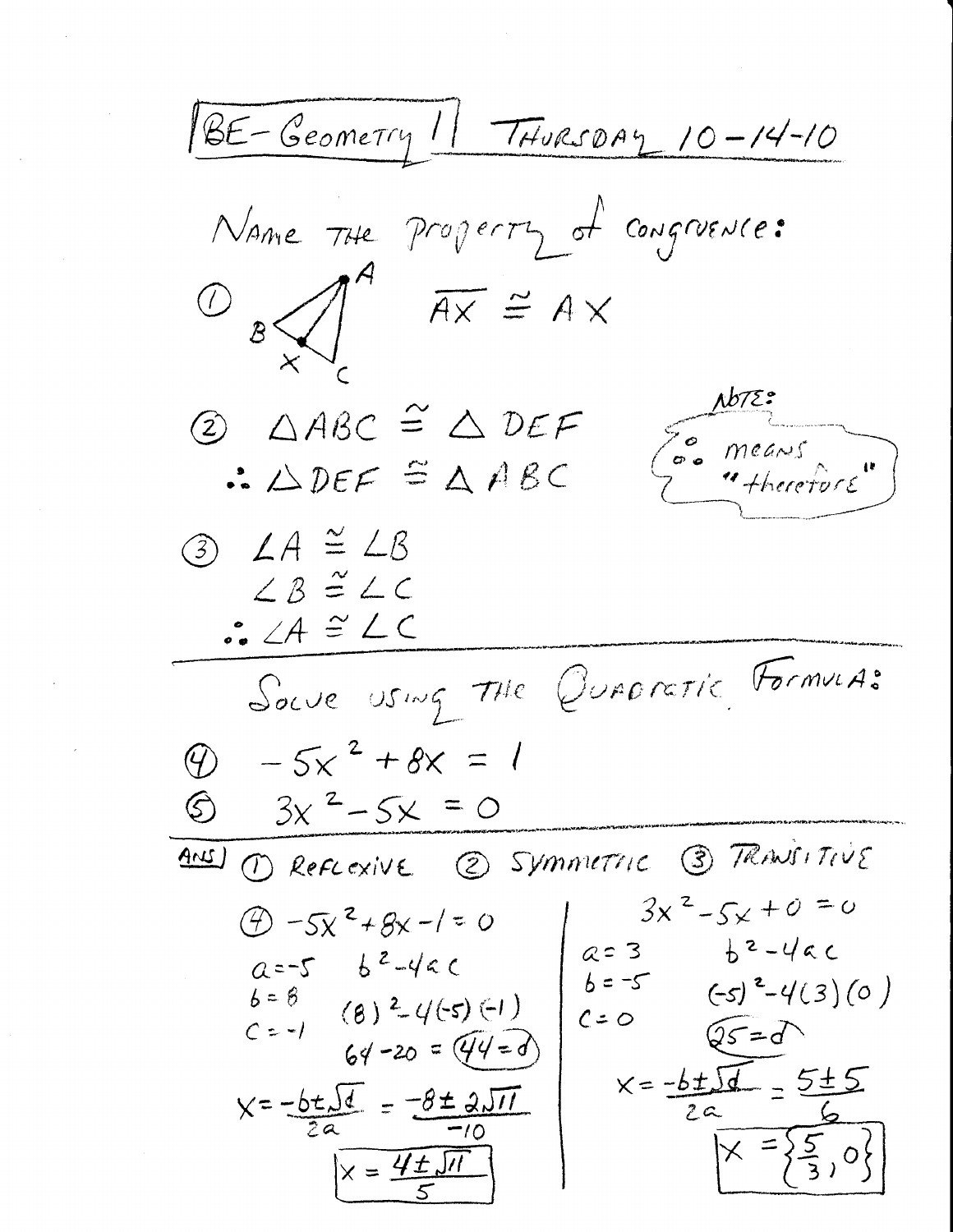Hw Review  $P_9 203 \pm 6 - 8 P_9 205 \pm 21 - 25$  $P_{9}$  203 # 6  $G_{IVE}$ :  $Km$  // $\overline{JL}$  $K_M \cong \overline{JL}$ Prove  $\triangle$ IKM =  $\triangle$ MLJ-Statement REASON  $\overline{km}$   $\cong$   $\overline{TL}$  $G$ Ned  $\overline{J}m \cong \overline{J}m$ REFLEXIVE Property  $\overline{Km}/\sqrt{12}$ Given ALT. INT.  $\Delta s \cong$  $\angle m \cong \angle \top$ SAS Postucate  $\triangle Jkm \cong \triangle mLT$